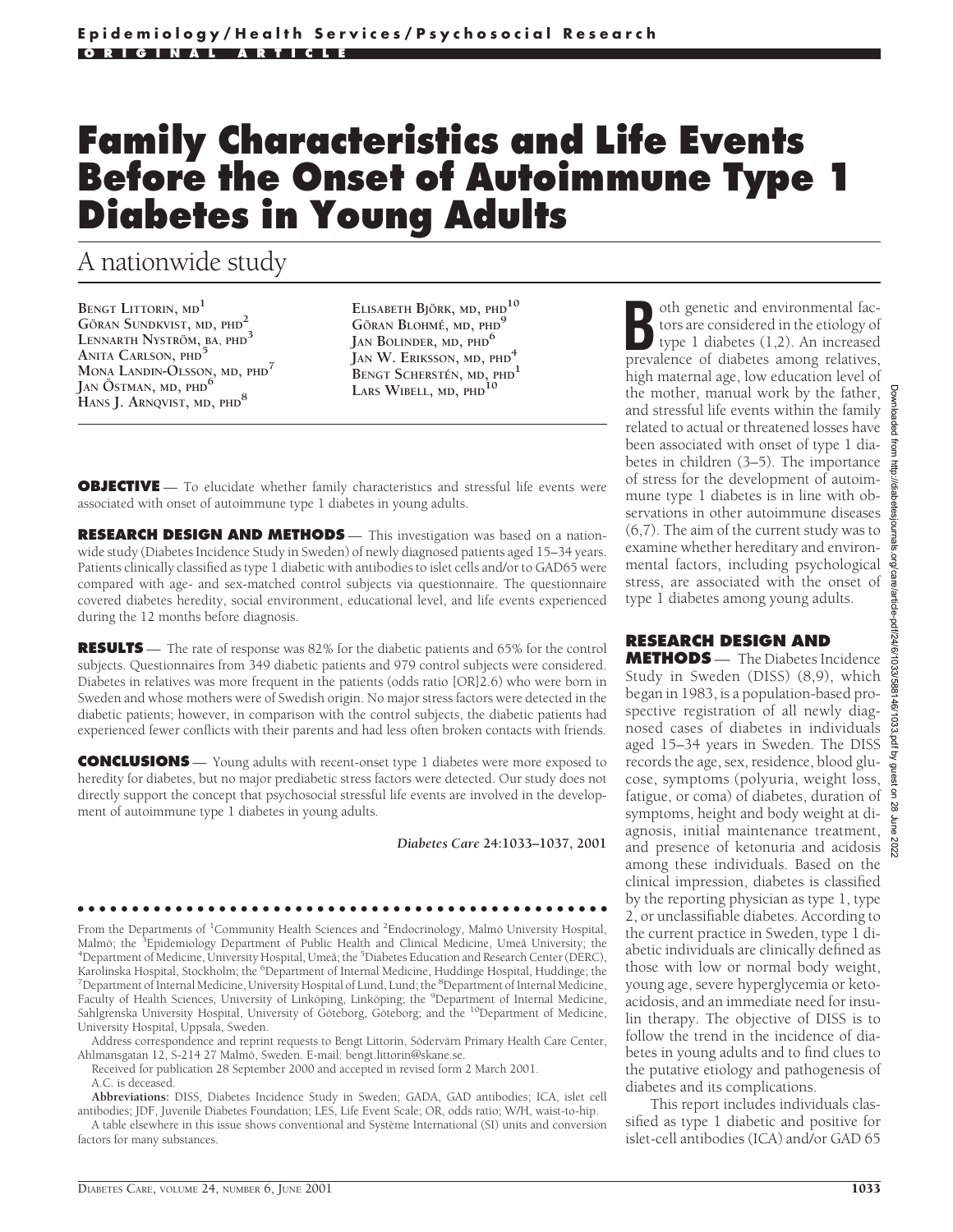|               | Diabetic patients | Control subjects |
|---------------|-------------------|------------------|
| n             | 349               | 979              |
| Male/female   | 220/129 (64)      | 559/420 (57)     |
| Age (years)   | $23.4 \pm 5.5$    | $24.4 \pm 5.8$   |
| BMI $(kg/m2)$ | $23.0 \pm 3.4$    | $22.7 \pm 3.1$   |
| W/H ratio     | $0.84 \pm 0.10$   | $0.84 \pm 0.10$  |

**Table 1—***Characteristics of type 1 diabetic patients with islet antibodies (ICA and/or GADA) and control subjects in the DISS 1992-1993 patient-control study*

Data are  $n$  (%) or means  $\pm$  SD.

antibodies (GADA) registered in DISS during the years 1992 and 1993.

#### Methods

From 1992–1993, a patient-control study was performed. All incident cases of diabetes in Sweden of individuals 15–34 years of age were included. This study was designed to detect a 10% difference between the diabetic patients and the control subjects with a power of 95%. Accordingly, as in the Swedish Childhood Study (3,4), two control subjects were selected for each diabetic patient. The control subjects were taken from the official Swedish Population registry. The risk for autoimmune diabetes may be caused by socioeconomic factors. Therefore, diabetic patients and control subjects were matched for age (day of birth) and sex but not for socioeconomic factors, including educational levels of the parents. In Sweden, educational level is considered the major factor contributing to socioeconomic status. In the diabetic patients, a blood sample was taken at diagnosis for measurements of ICA and GADA.

At 4 weeks after the diagnosis of diabetes, diabetic patients and control subjects received a questionnaire covering the following items: heredity; social environment, including education level of both the parents and the respondent (grade school, college, or University); age of parents at the birth of the respondent; living conditions; health and disease; body characteristics, including height, weight, and waist-to-hip (W/H) ratio (waist and hip circumference measured in the standing position); and life-style habits and life events experienced during the previous 12 months. If the questionnaire was not returned within 2 weeks, the participant was reminded by postcard. Participants who did not report within 1 month were invited to participate by telephone call if the telephone number was available.

In the questionnaire, life experience was modified from Sarason's Life-Event Survey (10), and 26 questions of possible life events, such as marriage, pregnancy and delivery, bereavement, and educational and general successes or failures were listed. The questions reflected both desirable and undesirable life events. Each question was denoted a yes or no alternative. To quantify the degree of stress, a self-esteem analogue scale, the Life Event Scale (LES), was used. Ratings were conducted on a 7-cm scale ranging from extremely positive  $(+1)$  to extremely negative  $(+7)$ , i.e., low values indicated a positive experience from the subjects point of view. The study was approved by the Karolinska Institute Ethics Committee and by the Swedish Data Inspection Board.

### Analytical methods

**Islet cell antibodies.** A two-color immunofluorescence method previously described in detail (11) was used, and the values were expressed in Juvenile Diabetes Foundation (JDF) units, in accordance with a standard curve for the specific pancreas used (12). The interassay coefficient of variation was 26%, and the lower detection limit was 6 JDF units. In the International Diabetes Workshop (ICA proficiency workshop), the sensitivity and specificity were 100% for the pancreas used in the study.

#### Antibodies to GAD65

GADA was measured with a radioimmunoassay as previously described (13,14). A relative index was calculated according to the following formula:

 $GADA$  index  $=$  (mean cpm sample  $$ mean cpm negative standard) / (mean cpm positive standard – mean cpm negative standard)

All samples were tested in duplicate, and a variation of 20% was accepted; otherwise, the samples were reanalyzed. The reference range was defined using 833 blood samples from age- and sexmatched control subjects. An index  $\leq$ 0.07 (median and 95th percentile) was considered negative. The intra- and interassay variations for a positive control serum were 33% ( $n = 52$ ) and 16% ( $n =$ 40), respectively. In the GADA proficiency test 3, sensitivity, specificity, validity, and consistensy were all 100% (15).

#### Statistical analysis

We used a patient-control technique to assess the risk associated with the characteristics of the diabetic patients and the control subjects before the onset of diabetes. The relative risk score was estimated by Mantel-Haenszel–adjusted odds ratio (OR) in a matched design and by multiple logistic regression. Data are presented as odds  $\pm$  95% CI or as means  $\pm$  SD. Differences in LES and physical variables between the diabetic patients and control subjects were tested with analysis of variance (matched design). A *P*-value  $<$  5% was considered significant.

**RESULTS** — The mailed questionnaire was returned from 443 of 542 (82%) type 1 diabetic patients and from 979 of 1,498 (65%) control subjects. Among the diabetic patients, 349 of 443 (79%) were positive for ICA and/or GADA. There were no significant differences between responding and nonresponding participants with regard to age, sex, or the prevalence of ICA or GADA. The two groups were almost identical with regard to sex, age, BMI, and W/H ratio (Table 1).

#### **Heredity**

Among the first-degree relatives, diabetes was reported more frequently in patients than in control subjects; 52 of 295 (17.6%) vs. 32 of 426 (7.5%), respectively; OR 2.6 (CI 1.7–4.2). Indeed, the risk for diabetes increased significantly  $(P < 0.001)$  with the number of relatives with diabetes in the family. Among 295 diabetic patients, 99 had one relative with diabetes, 30 had two, 3 had three, and 1 had five compared with 98, 23, 2, and 0, respectively, among 426 control subjects.

#### Family characteristics

There were no significant differences regarding the mean age of parents in diabetic patients versus control subjects (fathers  $31.3 \pm 6.1$  vs.  $30.7 \pm 6.2$  years,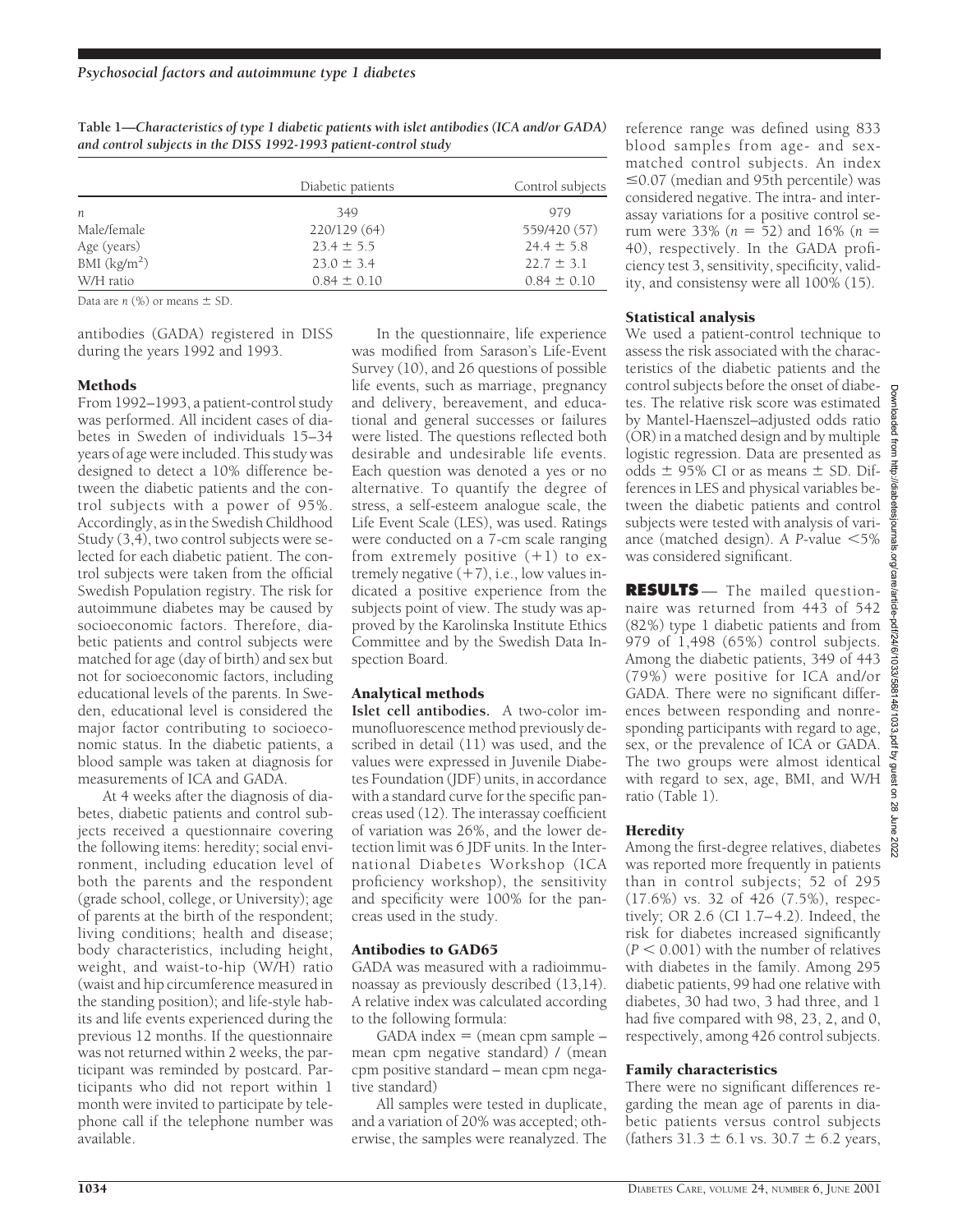**Table 2—***Family characteristics in type 1 diabetic patients with islet antibodies in the DISS 1992-1993 patient-control study with regard to heredity, parental age, number of siblings, and immigrants*

| Family characteristics at diagnosis  | Diabetic patients | Control subjects | $\overline{P}$ |
|--------------------------------------|-------------------|------------------|----------------|
|                                      |                   |                  |                |
| Heredity                             |                   |                  |                |
| First degree relatives with diabetes | 17.6              | 7.5              | 0.001          |
| Parental age (years)                 |                   |                  |                |
| Father's age at birth                | $31.3 \pm 6.1$    | $30.7 \pm 6.2$   | 0.22           |
| Mother's age at birth                | $28.2 \pm 5.4$    | $28.1 \pm 5.2$   | 0.90           |
| Number of siblings                   |                   |                  |                |
| $\mathcal{O}$                        | 10.3              | 7.9              | 0.18           |
| 1                                    | 52.8              | 50.5             | 0.35           |
| $\geq$ 2                             | 47.2              | 49.5             | 0.35           |
| Proportion of immigrants             |                   |                  |                |
| Subjects                             | 2.7               | 8.0              | 0.003          |
| Mothers                              | 9.0               | 15.1             | 0.011          |
| Fathers of mothers                   | 9.4               | 16.0             | 0.007          |
| Father of fathers                    | 11.9              | 17.2             | 0.047          |

Data are  $%$  or means  $\pm$  SD.

respectively, and mothers  $28.2 \pm 5.4$  vs.  $28.1 \pm 5.2$  years, respectively), and the number of siblings did not differ between diabetic patients and control subjects. However, compared with control subjects, a significantly higher proportion of the diabetic patients (284 of 292 [97.3%] vs. 391 of 425 [92%],  $P = 0.003$ ), the mothers of the diabetic patients (264 of 290 [91%] vs. 360 of 424 [84.9%],  $P =$ 0.011), and the fathers of the mothers of the diabetic patients (259 of 286 [90.6%] vs. 352 of 419  $[84\%]$ ,  $P = 0.007$ ) were born in Sweden (Table 2).

There were no significant differences between diabetic patients and control subjects for the frequency of maternal smoking during pregnancy (29 vs. 26%,  $P = 0.199$ ) or during the first year of life  $(37 \text{ vs. } 34\%, P = 0.495)$  and for the duration of breast-feeding (duration  $>3$ months) (54 vs. 59%,  $P = 0.568$ ).

#### Education level

There was no difference in the frequency of education level (with regard to grade school, college, or university) between diabetic patients and control subjects (18, 64, and 17% vs. 20, 59, and 22%, respectively,  $P = 0.538$ ; likewise, there was no difference in the frequency of maternal education level (49, 33, and 18% vs. 45, 35, and 20%, respectively,  $P = 0.261$ ) or paternal education level (49, 35, and 16% vs. 43, 37, and 21%, respectively,  $P =$ 0.57).

#### Weight at diagnosis and selfreported weight during growth

Table 1 shows that there was no significant difference in mean BMI in the diabetic patients compared with the control subjects. In addition, with regard to the self-reported weight (under-, normal-, or overweight) during growth, there was no difference between diabetic patients and control subjects,  $P = 0.528$ .

#### Life events

Table 3 shows that diabetic patients had much higher rates for serious illness (questions 10 and 11) than control subjects. In addition, there were differences in the conflict pattern between diabetic patients and control subjects. During the last year before the diagnosis of diabetes, the diabetic patients had experienced fewer conflicts with their parents and had less often broken contacts with their friends than had the control subjects. On the other hand, in contrast to the control subjects, conflicts with spouses had not decreased among the diabetic patients. Moreover, the diabetic patients had experienced less success and had fallen in love less frequently than the control subjects. Noteworthy, the diabetic patients experienced changes of job more positively than did the control subjects (LES score  $2.23 \pm 2.36$  vs.  $3.69 \pm 2.06$ , respectively,  $P = 0.03$ ). Otherwise, there were no differences in the degree of stress as deter-

mined by the LES scores between diabetic patients and control subjects.

**CONCLUSIONS** — The onset of autoimmune type 1 diabetes is considered an interaction between hereditary and environmental factors (16). This study shows the importance of hereditary factors for the development of autoimmune type 1 diabetes in young adults. In keeping with the Sweden childhood diabetes study (3), an increased frequency of diabetes was reported in first-degree relatives. However, in contrast to findings in children (3), there were no differences in parental ages for young adults with recently diagnosed type 1 diabetes compared with control subjects. Moreover, other than a positive association to being born in Sweden, maternal smoking habits and breast-feeding habits did not differ between diabetic patients and control subjects.

Psychological stress factors may favor the onset of diabetes (17). However, this possibility was not directly supported by the observations in our study. There were no differences in major stress factors between diabetic patients and control subjects. Although, in our study, young adults diagnosed with autoimmune type 1 diabetes had a different conflict pattern than control subjects, ties to parents and old friends seemed to have deepened before diagnosis, whereas conflicts with spouses were unresolved. In addition, the diabetic patients had experienced fewer successes and had fallen in love less frequently than the control subjects. Hence, it appears that before the diagnosis of diabetes, diabetic patients had a tendency for isolation and regression combined  $\frac{1}{8}$ with a low self-esteem and a fear of losing  $\frac{8}{8}$ intimate friends and support. From this perspective, it is understandable why diabetic patients experienced a change of job as a more positive event than did control subjects. However, the possibility that fear of loss is as strong a stressor in teenagers and young adults as actual losses are in children  $(4)$  must be considered. An increased frequency of stressful events during the last year before the onset of autoimmune type 1 diabetes has previously been reported among young adults in France (18). Hence, stressful life events may precede a development to clinical type 1 diabetes in young adults. However, it is important keep in mind that the differences in life events between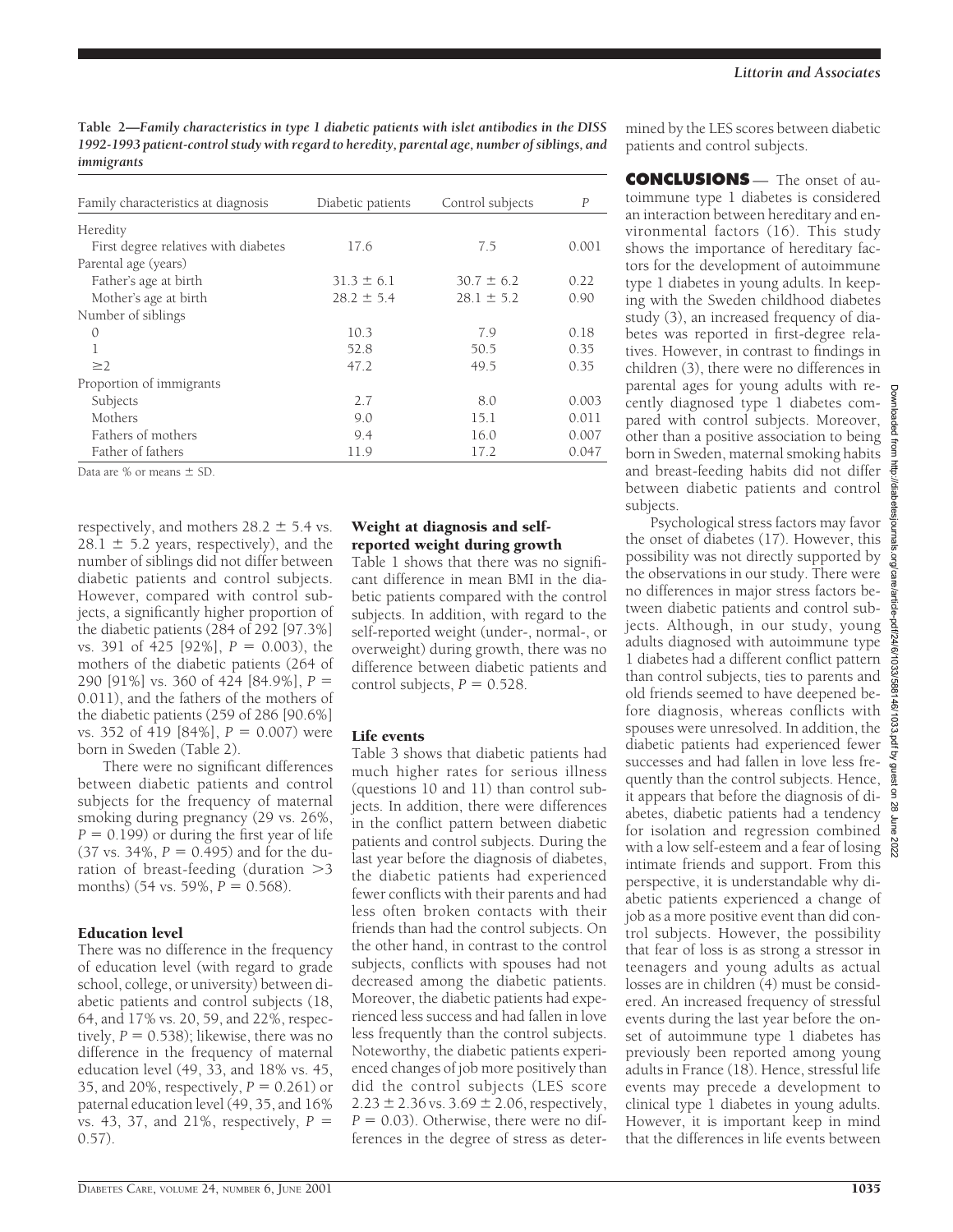**Table 3—***Life events during the 12 months before diagnosis in 349 patients with recent- onset autoimmune type 1 diabetes compared with those of 979 age- and sex-matched control subjects according to data from a questionnaire used in the DISS (1992–1993) patient-control study*

| Family and living conditions<br>You have had more conflicts with your partner<br>0.83<br>1<br>$0.49 - 1.42$<br>$0.50*$<br>2<br>You have had less conflicts with your partner<br>$0.28 - 0.87$<br>You have had conflicts with your parents<br>$0.44*$<br>3<br>$0.26 - 0.73$<br>$0.50*$<br>A close friend has broken contact with you<br>$\overline{4}$<br>$0.30 - 0.85$<br>0.82<br>5<br>You have moved to another place<br>$0.57 - 1.18$<br>0.80<br>6<br>You have changed jobs<br>$0.55 - 1.17$<br>Your income has deteriorated<br>0.66<br>7<br>$0.43 - 1.01$<br>You have had difficulties financing your studies<br>0.80<br>8<br>$0.45 - 1.44$<br>You have been unemployed for >14 days<br>9<br>0.79<br>$0.52 - 1.20$<br>Serious illness or injury<br>You have been seriously ill or injured<br>10<br>$9.45*$<br>$6.34 - 14.07$<br>You have been hospitalized for >1 week<br>11<br>12.17*<br>One or both of your parents has been seriously ill or<br>12<br>0.55<br>$0.30 - 1.00$<br>injured<br>Someone in your family has been seriously ill or injured<br>13<br>1.16<br>$0.64 - 2.07$<br>Someone in your family has been hospitalized<br>0.95<br>14<br>$0.59 - 1.51$<br>Deaths<br>15<br>One or both of your parents has died<br>0.60<br>$0.24 - 1.49$<br>One or both of your grandparents has died<br>$0.65*$<br>16<br>$0.44 - 0.97$<br>A close friend of yours has died<br>0.82<br>17<br>$0.45 - 1.50$<br>Sexuality<br>You have fallen in love<br>$0.65*$<br>18<br>$0.47 - 0.91$<br>You have found a new partner<br>1.37<br>$0.75 - 2.49$<br>19<br>You have been pregnant (women)<br>0.88<br>20<br>$0.40 - 1.93$<br>Your partner has been pregnant (men)<br>21<br>0.51<br>$0.24 - 1.08$<br>0.75<br>22<br>You have had a baby<br>$0.48 - 1.18$<br>Your partner has had an abortion<br>0.64<br>23<br>$0.12 - 3.44$<br>24<br>You have been divorced or separated<br>0.62<br>$0.34 - 1.12$<br>Perceived competence<br>You have experienced a great success/made an<br>$0.58*$<br>25<br>$0.37 - 0.90$<br>extraordinary achievement<br>You have failed an important examination<br>$0.59*$<br>26<br>$0.35 - 0.98$ | Question no. |  | <b>OR</b> | 95% CI     |
|----------------------------------------------------------------------------------------------------------------------------------------------------------------------------------------------------------------------------------------------------------------------------------------------------------------------------------------------------------------------------------------------------------------------------------------------------------------------------------------------------------------------------------------------------------------------------------------------------------------------------------------------------------------------------------------------------------------------------------------------------------------------------------------------------------------------------------------------------------------------------------------------------------------------------------------------------------------------------------------------------------------------------------------------------------------------------------------------------------------------------------------------------------------------------------------------------------------------------------------------------------------------------------------------------------------------------------------------------------------------------------------------------------------------------------------------------------------------------------------------------------------------------------------------------------------------------------------------------------------------------------------------------------------------------------------------------------------------------------------------------------------------------------------------------------------------------------------------------------------------------------------------------------------------------------------------------------------------------------------------------------------------------------------------------------------------------------------------------------------|--------------|--|-----------|------------|
|                                                                                                                                                                                                                                                                                                                                                                                                                                                                                                                                                                                                                                                                                                                                                                                                                                                                                                                                                                                                                                                                                                                                                                                                                                                                                                                                                                                                                                                                                                                                                                                                                                                                                                                                                                                                                                                                                                                                                                                                                                                                                                                |              |  |           |            |
|                                                                                                                                                                                                                                                                                                                                                                                                                                                                                                                                                                                                                                                                                                                                                                                                                                                                                                                                                                                                                                                                                                                                                                                                                                                                                                                                                                                                                                                                                                                                                                                                                                                                                                                                                                                                                                                                                                                                                                                                                                                                                                                |              |  |           |            |
|                                                                                                                                                                                                                                                                                                                                                                                                                                                                                                                                                                                                                                                                                                                                                                                                                                                                                                                                                                                                                                                                                                                                                                                                                                                                                                                                                                                                                                                                                                                                                                                                                                                                                                                                                                                                                                                                                                                                                                                                                                                                                                                |              |  |           |            |
|                                                                                                                                                                                                                                                                                                                                                                                                                                                                                                                                                                                                                                                                                                                                                                                                                                                                                                                                                                                                                                                                                                                                                                                                                                                                                                                                                                                                                                                                                                                                                                                                                                                                                                                                                                                                                                                                                                                                                                                                                                                                                                                |              |  |           |            |
|                                                                                                                                                                                                                                                                                                                                                                                                                                                                                                                                                                                                                                                                                                                                                                                                                                                                                                                                                                                                                                                                                                                                                                                                                                                                                                                                                                                                                                                                                                                                                                                                                                                                                                                                                                                                                                                                                                                                                                                                                                                                                                                |              |  |           |            |
|                                                                                                                                                                                                                                                                                                                                                                                                                                                                                                                                                                                                                                                                                                                                                                                                                                                                                                                                                                                                                                                                                                                                                                                                                                                                                                                                                                                                                                                                                                                                                                                                                                                                                                                                                                                                                                                                                                                                                                                                                                                                                                                |              |  |           |            |
|                                                                                                                                                                                                                                                                                                                                                                                                                                                                                                                                                                                                                                                                                                                                                                                                                                                                                                                                                                                                                                                                                                                                                                                                                                                                                                                                                                                                                                                                                                                                                                                                                                                                                                                                                                                                                                                                                                                                                                                                                                                                                                                |              |  |           |            |
|                                                                                                                                                                                                                                                                                                                                                                                                                                                                                                                                                                                                                                                                                                                                                                                                                                                                                                                                                                                                                                                                                                                                                                                                                                                                                                                                                                                                                                                                                                                                                                                                                                                                                                                                                                                                                                                                                                                                                                                                                                                                                                                |              |  |           |            |
|                                                                                                                                                                                                                                                                                                                                                                                                                                                                                                                                                                                                                                                                                                                                                                                                                                                                                                                                                                                                                                                                                                                                                                                                                                                                                                                                                                                                                                                                                                                                                                                                                                                                                                                                                                                                                                                                                                                                                                                                                                                                                                                |              |  |           |            |
|                                                                                                                                                                                                                                                                                                                                                                                                                                                                                                                                                                                                                                                                                                                                                                                                                                                                                                                                                                                                                                                                                                                                                                                                                                                                                                                                                                                                                                                                                                                                                                                                                                                                                                                                                                                                                                                                                                                                                                                                                                                                                                                |              |  |           |            |
|                                                                                                                                                                                                                                                                                                                                                                                                                                                                                                                                                                                                                                                                                                                                                                                                                                                                                                                                                                                                                                                                                                                                                                                                                                                                                                                                                                                                                                                                                                                                                                                                                                                                                                                                                                                                                                                                                                                                                                                                                                                                                                                |              |  |           |            |
|                                                                                                                                                                                                                                                                                                                                                                                                                                                                                                                                                                                                                                                                                                                                                                                                                                                                                                                                                                                                                                                                                                                                                                                                                                                                                                                                                                                                                                                                                                                                                                                                                                                                                                                                                                                                                                                                                                                                                                                                                                                                                                                |              |  |           |            |
|                                                                                                                                                                                                                                                                                                                                                                                                                                                                                                                                                                                                                                                                                                                                                                                                                                                                                                                                                                                                                                                                                                                                                                                                                                                                                                                                                                                                                                                                                                                                                                                                                                                                                                                                                                                                                                                                                                                                                                                                                                                                                                                |              |  |           | 7.94-18.63 |
|                                                                                                                                                                                                                                                                                                                                                                                                                                                                                                                                                                                                                                                                                                                                                                                                                                                                                                                                                                                                                                                                                                                                                                                                                                                                                                                                                                                                                                                                                                                                                                                                                                                                                                                                                                                                                                                                                                                                                                                                                                                                                                                |              |  |           |            |
|                                                                                                                                                                                                                                                                                                                                                                                                                                                                                                                                                                                                                                                                                                                                                                                                                                                                                                                                                                                                                                                                                                                                                                                                                                                                                                                                                                                                                                                                                                                                                                                                                                                                                                                                                                                                                                                                                                                                                                                                                                                                                                                |              |  |           |            |
|                                                                                                                                                                                                                                                                                                                                                                                                                                                                                                                                                                                                                                                                                                                                                                                                                                                                                                                                                                                                                                                                                                                                                                                                                                                                                                                                                                                                                                                                                                                                                                                                                                                                                                                                                                                                                                                                                                                                                                                                                                                                                                                |              |  |           |            |
|                                                                                                                                                                                                                                                                                                                                                                                                                                                                                                                                                                                                                                                                                                                                                                                                                                                                                                                                                                                                                                                                                                                                                                                                                                                                                                                                                                                                                                                                                                                                                                                                                                                                                                                                                                                                                                                                                                                                                                                                                                                                                                                |              |  |           |            |
|                                                                                                                                                                                                                                                                                                                                                                                                                                                                                                                                                                                                                                                                                                                                                                                                                                                                                                                                                                                                                                                                                                                                                                                                                                                                                                                                                                                                                                                                                                                                                                                                                                                                                                                                                                                                                                                                                                                                                                                                                                                                                                                |              |  |           |            |
|                                                                                                                                                                                                                                                                                                                                                                                                                                                                                                                                                                                                                                                                                                                                                                                                                                                                                                                                                                                                                                                                                                                                                                                                                                                                                                                                                                                                                                                                                                                                                                                                                                                                                                                                                                                                                                                                                                                                                                                                                                                                                                                |              |  |           |            |
|                                                                                                                                                                                                                                                                                                                                                                                                                                                                                                                                                                                                                                                                                                                                                                                                                                                                                                                                                                                                                                                                                                                                                                                                                                                                                                                                                                                                                                                                                                                                                                                                                                                                                                                                                                                                                                                                                                                                                                                                                                                                                                                |              |  |           |            |
|                                                                                                                                                                                                                                                                                                                                                                                                                                                                                                                                                                                                                                                                                                                                                                                                                                                                                                                                                                                                                                                                                                                                                                                                                                                                                                                                                                                                                                                                                                                                                                                                                                                                                                                                                                                                                                                                                                                                                                                                                                                                                                                |              |  |           |            |
|                                                                                                                                                                                                                                                                                                                                                                                                                                                                                                                                                                                                                                                                                                                                                                                                                                                                                                                                                                                                                                                                                                                                                                                                                                                                                                                                                                                                                                                                                                                                                                                                                                                                                                                                                                                                                                                                                                                                                                                                                                                                                                                |              |  |           |            |
|                                                                                                                                                                                                                                                                                                                                                                                                                                                                                                                                                                                                                                                                                                                                                                                                                                                                                                                                                                                                                                                                                                                                                                                                                                                                                                                                                                                                                                                                                                                                                                                                                                                                                                                                                                                                                                                                                                                                                                                                                                                                                                                |              |  |           |            |
|                                                                                                                                                                                                                                                                                                                                                                                                                                                                                                                                                                                                                                                                                                                                                                                                                                                                                                                                                                                                                                                                                                                                                                                                                                                                                                                                                                                                                                                                                                                                                                                                                                                                                                                                                                                                                                                                                                                                                                                                                                                                                                                |              |  |           |            |
|                                                                                                                                                                                                                                                                                                                                                                                                                                                                                                                                                                                                                                                                                                                                                                                                                                                                                                                                                                                                                                                                                                                                                                                                                                                                                                                                                                                                                                                                                                                                                                                                                                                                                                                                                                                                                                                                                                                                                                                                                                                                                                                |              |  |           |            |
|                                                                                                                                                                                                                                                                                                                                                                                                                                                                                                                                                                                                                                                                                                                                                                                                                                                                                                                                                                                                                                                                                                                                                                                                                                                                                                                                                                                                                                                                                                                                                                                                                                                                                                                                                                                                                                                                                                                                                                                                                                                                                                                |              |  |           |            |
|                                                                                                                                                                                                                                                                                                                                                                                                                                                                                                                                                                                                                                                                                                                                                                                                                                                                                                                                                                                                                                                                                                                                                                                                                                                                                                                                                                                                                                                                                                                                                                                                                                                                                                                                                                                                                                                                                                                                                                                                                                                                                                                |              |  |           |            |
|                                                                                                                                                                                                                                                                                                                                                                                                                                                                                                                                                                                                                                                                                                                                                                                                                                                                                                                                                                                                                                                                                                                                                                                                                                                                                                                                                                                                                                                                                                                                                                                                                                                                                                                                                                                                                                                                                                                                                                                                                                                                                                                |              |  |           |            |
|                                                                                                                                                                                                                                                                                                                                                                                                                                                                                                                                                                                                                                                                                                                                                                                                                                                                                                                                                                                                                                                                                                                                                                                                                                                                                                                                                                                                                                                                                                                                                                                                                                                                                                                                                                                                                                                                                                                                                                                                                                                                                                                |              |  |           |            |
|                                                                                                                                                                                                                                                                                                                                                                                                                                                                                                                                                                                                                                                                                                                                                                                                                                                                                                                                                                                                                                                                                                                                                                                                                                                                                                                                                                                                                                                                                                                                                                                                                                                                                                                                                                                                                                                                                                                                                                                                                                                                                                                |              |  |           |            |
|                                                                                                                                                                                                                                                                                                                                                                                                                                                                                                                                                                                                                                                                                                                                                                                                                                                                                                                                                                                                                                                                                                                                                                                                                                                                                                                                                                                                                                                                                                                                                                                                                                                                                                                                                                                                                                                                                                                                                                                                                                                                                                                |              |  |           |            |

Analysis of relative risks score calculated as Mantel Haenszel–adjusted ORs and 95% CIs for patients compared with referents. \*Significant.

diabetic patients and control subjects in the current study could be caused by events of independent illness or manifestations of early stages of diabetes. The institution of insulin treatment leading to improvement of glycemic control after the diagnosis may have induced an independent lifestyle in the diabetic patients (19,20), retrospectively explaining the differences found in social behavior between our diabetic patients and control subjects. Moreover, in keeping with our findings, major life stress and psychiatric disorders are not always found before the onset of childhood diabetes (21). Nevertheless, as in other studies (22,23), our diabetic patients with newly diagnosed diabetes tended to be socially isolated. Isolation in low people-density areas may increase the risk of developing diabetes (24). Hence, although the features of social isolation may be considered a consequence of the progression of diabetes, our diabetic patients may have personality traits favoring the development of diabetes. In conclusion, heredity factors but not psychosocial stressful life events were closely associated with the development of autoimmune type 1 diabetes in young adults.

**Acknowledgments**— This study was supported by grants from the Swedish Medical Research Council (7507), the Swedish Diabetes Association, Novo Nordisk Foundation, the National Institutes of Health (DK26190, DK42654), and the Juvenile Diabetes Foundation—Wallenberg Diabetes Research Program (K98–99JD-128B).

We thank Prof. Urban Rosenquist, Department of Social Medicine, Uppsala University, for his contribution to the self-esteem scale of life events and Jan-Åke Nilsson, Department of Statistics and Information Processing, Malmö University Hospital, for expert statistical assistance.

#### **References**

- 1. Landin-Olsson M, Karlsson FA, Lernmark Å, Sundkvist G, and the Diabetes Incidence Study in Sweden Group: Islet cell and thyrogastric antibodies in 633 consecutive 15- to 34-year-old patients in the Diabetes Incidence Study in Sweden. *Diabetes* 41:1022–1027, 1992
- 2. Borg H, Fernlund P, Sundkvist G: Protein tyrosine phosphatase-like protein  $IA_2$ -antibodies plus glutamic acid decarboxylase 65 antibodies (GADA) indicates autoimmunity as frequently as islet cell antibodies assay in children with recently diagnosed diabetes mellitus. *Clin Chem* 43: 12:2358–2363, 1997
- 3. Blom L, Dahlquist G, Nyström L, Sandström A, Wall S: The Swedish childhood diabetes study: social and perinatal determinants for diabetes in childhood. *Diabetologia* 32:7–13, 1989
- 4. Hägglöf B, Blom L, Dahlquist G, Lönnberg G, Sahlin B: The Swedish Childhood Diabetes Study: indications of severe psychological stress as a risk factor for type 1 (insulin-dependent) diabetes mellitus in childhood. *Diabetologia* 34:579–583, 1991
- 5. Thernlund GM, Dahlquist G, Hansson K, Ivarsson SA, Ludvigsson J, Sjöblad S, Hägglöf B: Psychological stress and the onset of IDDM in children. *Diabetes Care* 18:1323–1329, 1995
- 6. Winsa B, Adami HO, Bergström R, Gamstedt A, Dahlberg PA, Adamson U, Jansson R, Karlsson A: Stressful life events and Grave's disease. *Lancet* 14: 338:1475– 1479, 1991
- 7. Cohen S, Herbert TB: Health psychology: psychological factors and physical disease from the perspective of human psychoneuroimmunology. *Annu Rev Psychol* 47: 113–142, 1996
- 8. Östman J, Arnquist H, Blohmé G, Lithner F, Littorin B, Nyström L, Sandström A, Scherstén B, Wall S, Wibell L: Epidemiology of diabetes mellitus in Sweden: results of the first year of a prospective study in the population age group 15–34 years.